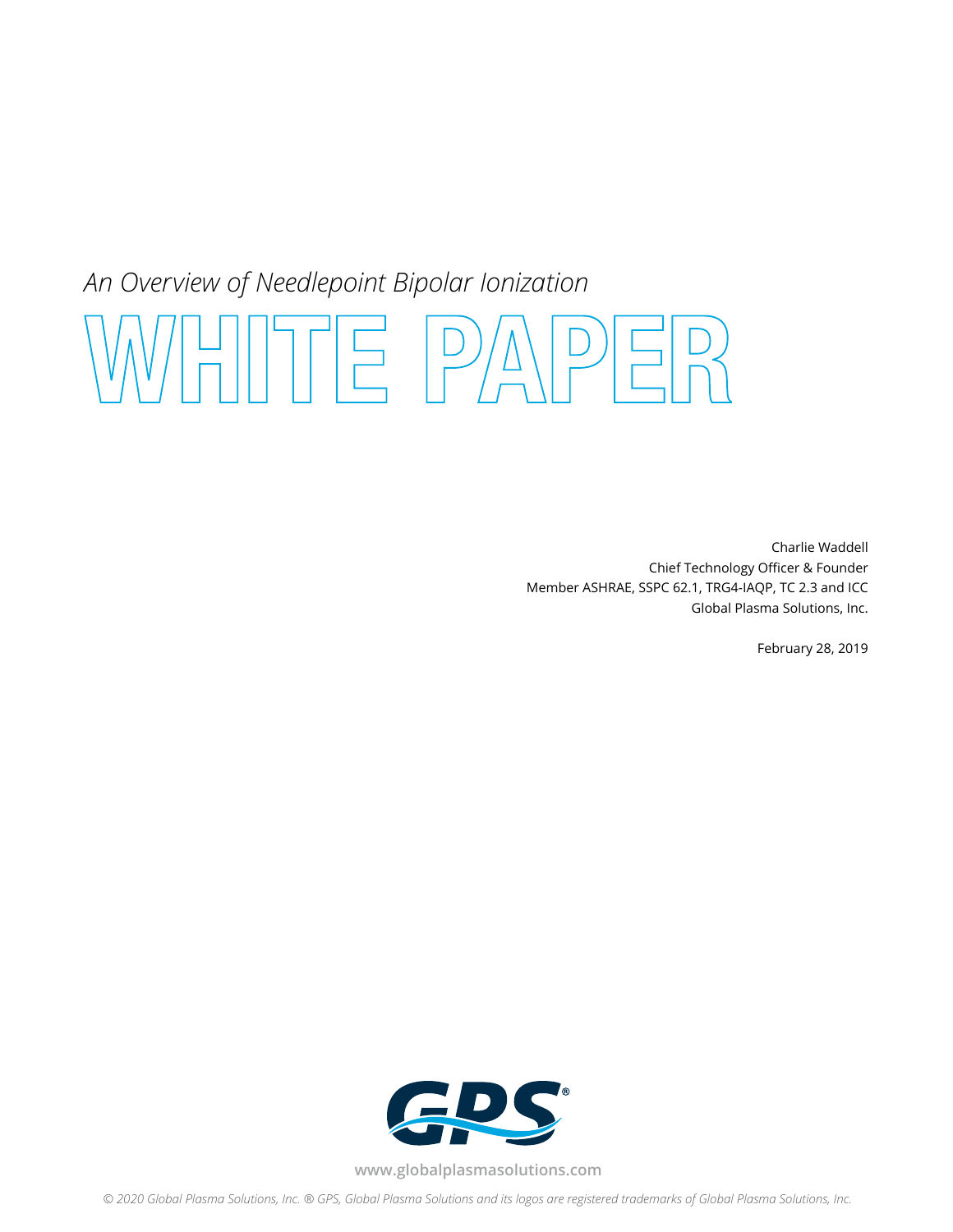### WHAT IS AN ION?

An ion is a charged atom or molecule. It is charged because the number of electrons does not equal the number of protons in the atom or molecule. An atom can acquire a positive charge or a negative charge depending on whether the number of electrons in the atom is greater or less then the number of protons in the atom.

The atom is called an ion when an atom is attracted to another atom because it has an unequal number of electrons and protons. If the atom has more electrons than protons, it is a negative ion, or ANION. If the atom has more protons than electrons, it is a positive ion, or CATION.

### HISTORY OF AIR IONIZATION

Corona discharge ionization systems have been operating since the late 1800s. They were originally developed by Sir William Crooks. They were marketed as the "Crooks Tube," and sometimes called a cathode ray tube. Around 1928 William Langmuir changed the name to "plasma tube." Corona discharge ionization products have been in the market for a long time. They are also marketed as bipolar ionization systems, ionization systems, corona discharge tubes (CDT) or dielectric barrier discharge (DBD) systems. No matter what they are called, they are constructed in the same general manner. Many companies use CDT/ DBD to generate ozone for various odor control applications, but generally the ozone prduced is not discharged into an occupied space. In short, if you use corona CDT/DBD based ionization technology, there will be ozone as a byproduct, contrary to what some marketing materials from various manufacturers suggest. Some manufacturers try to disguise the ozone output by calling it activated oxygen, triatomic oxygen or activated plasma, to name a few. These name variations have caused confusion in the market.



**Figure 1** shows an example of a bipolar ionization CDT. There is an inner filament, a glass tube, and an outer filament. The glass is the "dielectric," or resistance to the voltage path to ground. The dielectric can be glass, quartz, mica, ceramic, or any other material that has a high dielectric (insulating) value. For a corona discharge system to operate, the voltage and current must be high enough to break down the dielectric material in order to complete the electrical path to ground. When the

power output is sufficiently high and the path to ground is achieved due to the dielectric breakdown, a corona discharge is formed. The corona discharge is best seen in total darkness. It appears as a purple glow down the entire tube. Where you see the purple glow, ozone is being produced.



**www.globalplasmasolutions.com**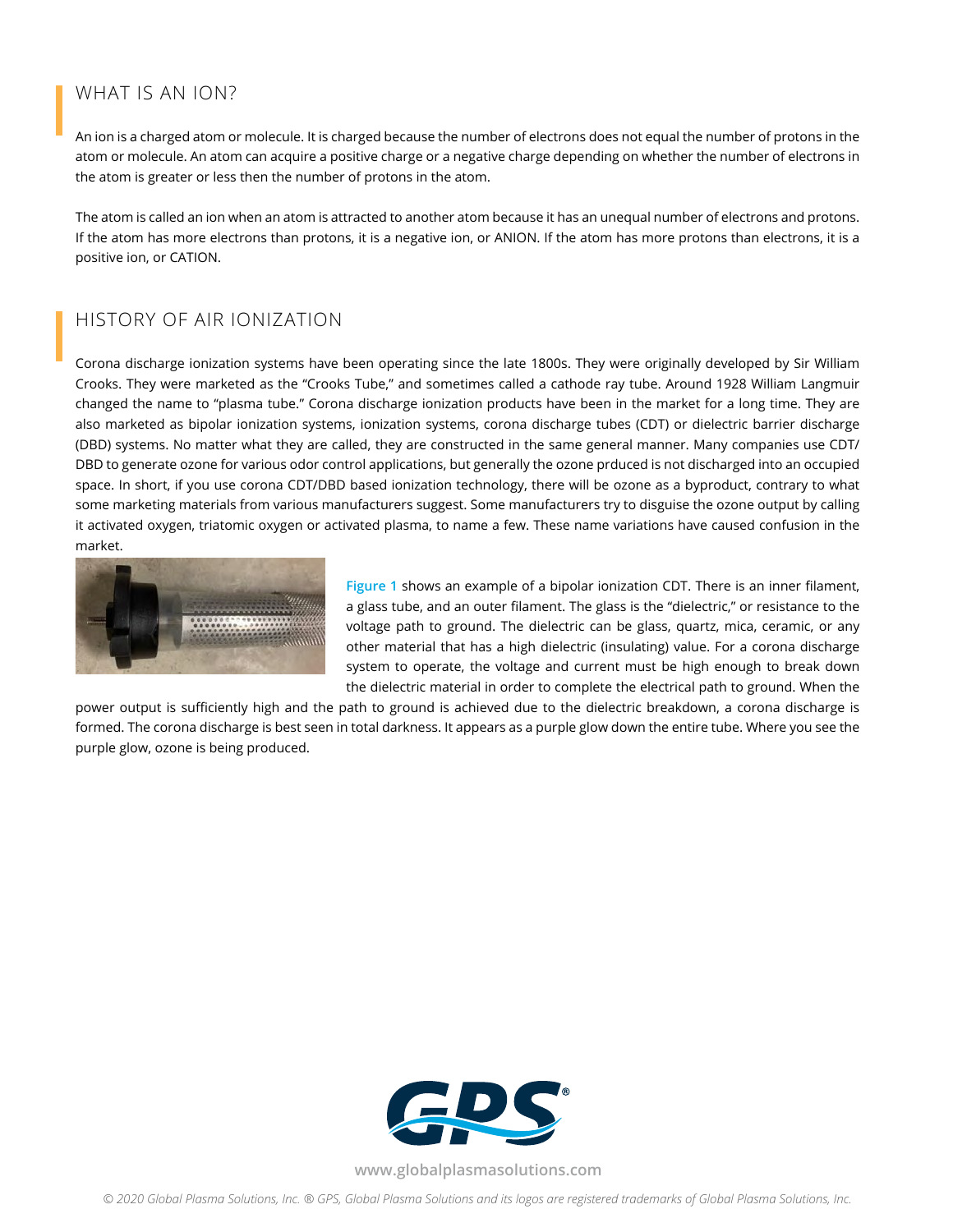### UNDERSTANDING EV POTENTIAL

The power required to make most dielectrics break down is greater than 12.07eV (electron volts). Every gas has an electron volt potential. Figure 2 shows a sample of eV potential for several compounds. Oxygen has an electron volt potential of 12.07eV, as shown in Figure 2. When the power input is greater than 12.07eV, ozone is created due to oxygen being ionized, or "activated." Every gas in the atmosphere has an electron volt potential. Understanding the relationship of power to eV is critical when designing air purification systems to produce the desired effect, while avoiding the formation of ozone and other by-products. Needlepoint bipolar ionization (NPBI) is uniquely different from corona discharge ionization systems. NPBI does not use a dielectric. The power output is controlled to less than 12.07eV to prevent the formation of ozone. GPS' NPBI technology has been certified by UL 867 and UL 2998 as an ozone free technology. Therefore, ozone, aldehydes and ultra-fine particles are not

| <b>CHEMICAL</b>                                             | <b>FORMULA</b>      | Electron Volt |  |
|-------------------------------------------------------------|---------------------|---------------|--|
| Xylene*                                                     | $C_8H_{10}$         | 7.89          |  |
| Styrene*                                                    | $C_{8}H_{8}$        | 8.46          |  |
| Methyl Ethyl Keton*                                         | $C_2H_8O$           | 9.52          |  |
| Ammonia*                                                    | NH.                 | 10.07         |  |
| Acetaldehyde*                                               | CH <sub>3</sub> CHO | 10.23         |  |
| Ethyl Alcohol*                                              | $C_2H_5OH$          | 10.48         |  |
| Formaldehyde*                                               | CH, O               | 10.88         |  |
| Oxygen                                                      | $O_{\rm g}$         | 12.07         |  |
| Glass tubes require > 12.07<br>to break down the dielectric |                     |               |  |

**Figure 2**

\* Typical contaminants of concern as contained within ASHRAE 62.1  $\cdot$  Electron Volt Energy greater than 12Ev, creates ozone (O<sub>3</sub>)

created. In fact, GPS' NPBI is used by multiple cleanroom manufacturers to reduce ultra-fine particles. NPBI has been successfully used in hospitals, offices, airports, schools, arenas, airplanes, veterinary offices and vivariums, to name a few applications.

#### NEEDLEPOINT BIPOLAR DISCHARGE

NPBI electrodes, or "needles," are made from carbon fiber (see Figure 3), titanium, silver, gold, stainless, or any other corrosion resistant, conductive material. As you can see from Figure 3, the electrodes are attached to the flexible circuit and there is no dielectric.

NPBI has been used for particle reduction, odor control, pathogen control, energy savings and static electricity control for more than 10 years. The production of unwanted by-products, including ozone, associated with corona discharge air cleaners are avoided when using NPBI. GPS' patented needlepoint bipolar ionization technology should NOT be associated with the older, ozone producing, corona discharge ionization systems. If it doesn't state needlepoint bipolar ionization, be careful!



**Figure 3**



**www.globalplasmasolutions.com**